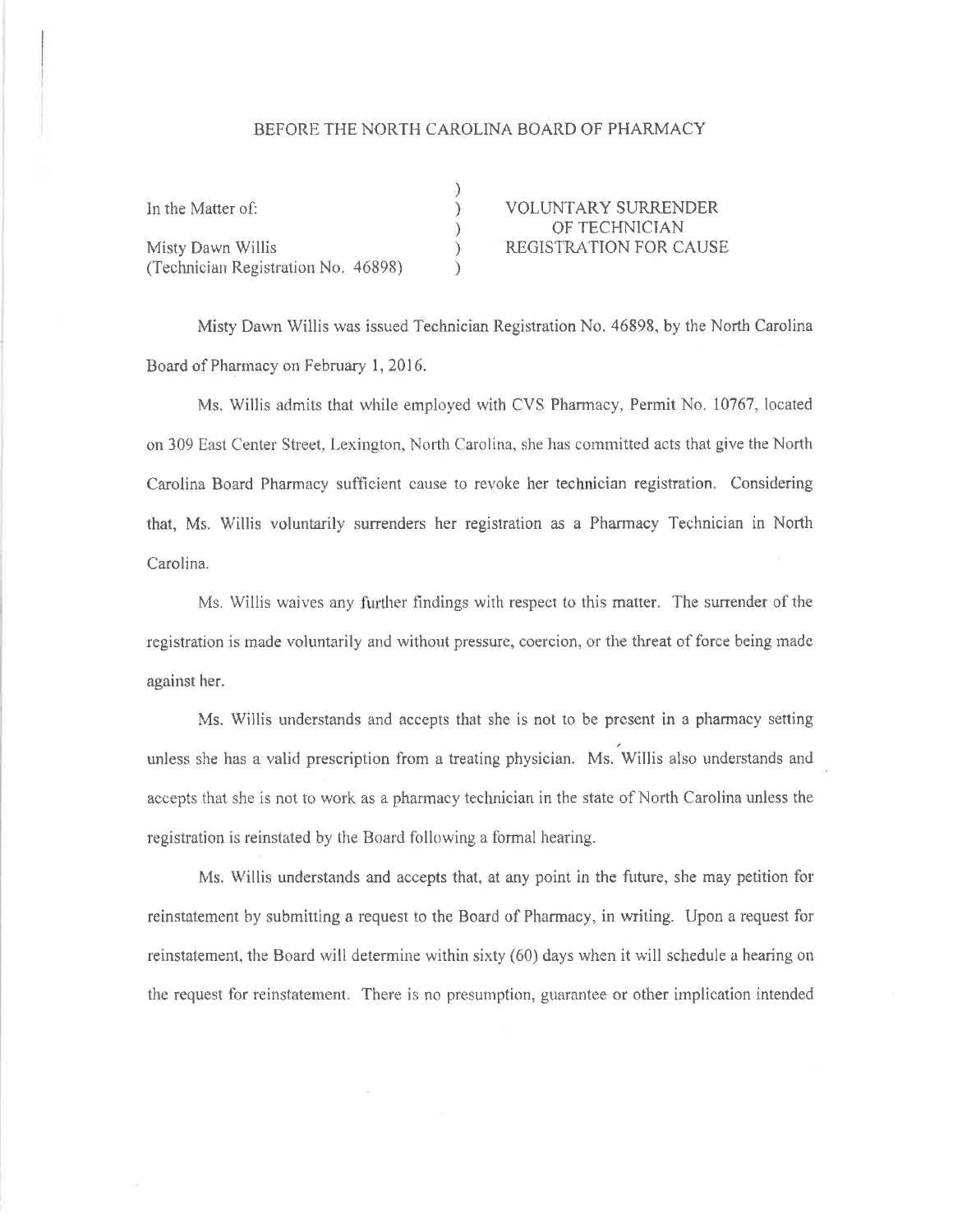within this document that the Board will reinstate the registration. The decision will be made by the Board based on consideration of all available evidence presented at a formal hearing before the Board. The registration will not be returned until and unless the Board issues a reinstatement order after any formal hearing.

This the 10 day of August 2017.

Misty Dawn